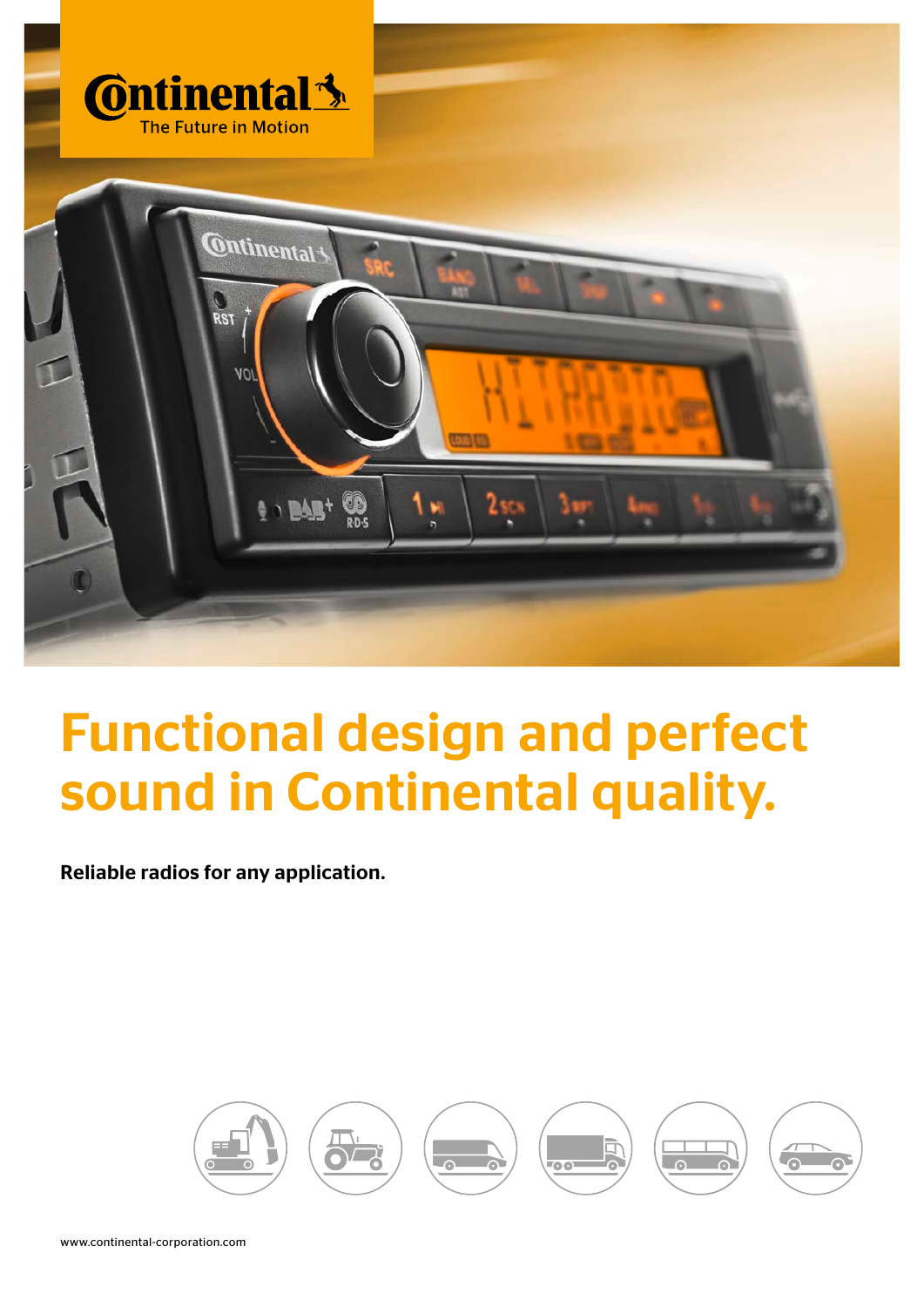# Over 80 years of experience!

Vehicle sound systems from Continental have earned a strong reputation within the world of infotainment – profit from our comprehensive know how.

Continental vehicle audio systems are a crowning achievement of our successful continuous product optimization process. Their rugged, reliable construction makes them ideal for every application, from cruising the highway to the tough offroad environment.

The handling of the Continental radios goes without further explanations by clear design, big buttons and turn keys with grip. Ease of use was a key priority, alongside high quality. The intuitive interface provides straightforward access to a sophisticated range of functionality and delight by handling a complex world in such an easy way.

Enjoy the best possible sound quality, whether it's with our 12 V designs or our 24 V versions for use in commercial vehicles.

### Advantages at a glance

- − Vehicle sound systems in automotive quality
- − High-end tuners with maximum sensitivity
- − Complete connectivity with USB, Bluetooth® and smartphone support
- − Rich interfacing functions like dimming, integrated microphone and smartphone control
- − Enhanced dust protection

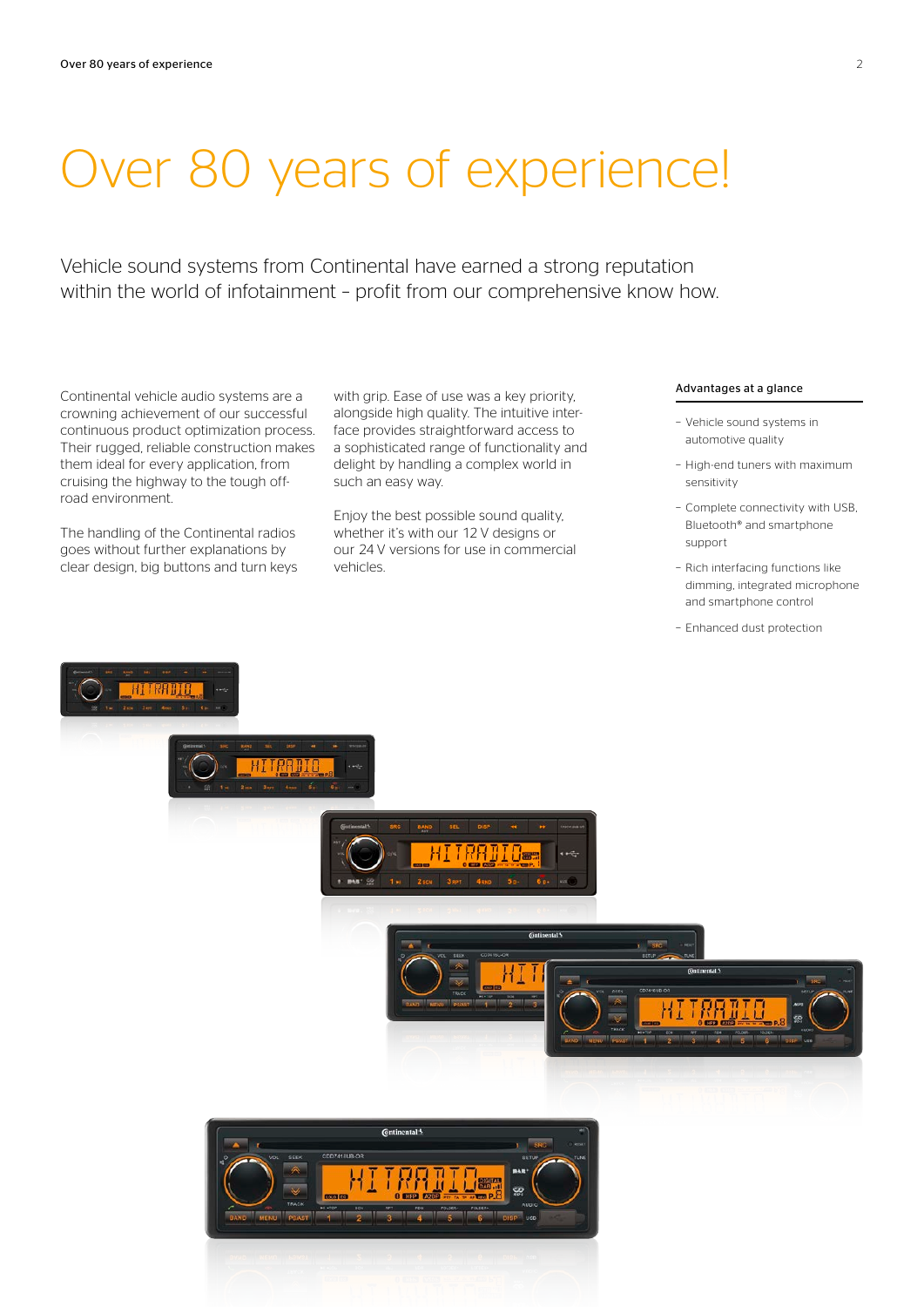# Main functionalities.

### RDS Tuner – Worldwide platform



AM and FM frequency and spacing for Europe /USA / LATAM / ASIA / North Africa configuration is accessible through radio menu by final user.

### DAB /DAB+ /DMB Tuner – Digital Audio Broadcasting



DAB+ is the new digital radio technology for broadcasting radio stations, used across the world.

### Connectivity – USB and Bluetooth®



Allows the playback of a large collection of compressed audio songs on USB key. Truly integrated voice mixing from mobile phones onto the in-car speakers and streaming MP3 files from smartphone.

### Backup Memory / Permanent storage of settings



Keeps the memory of all the user settings and preset stations when main power is down.

### Logic ON/ OFF

LOGIC ON LOGIC OFF Logic ON/ Logic OFF (Logic ON to limit the use of the product to one hour when the car ignition is switched off. Logic OFF to prevent the set from turning on when the car ignition is switched off).

#### Certifications



CE-mark is the European conformity mark, indicating that the products comply with relevant laws and regulations, or directives 2014/53/EU and 2014/35/EU.

E-Mark indicates that the product is compliant with electromagnetic regulation. Vehicles and related products need both E-mark and CE certifications to be legally sold in Europe.

FCC is the US conformity mark, indicating that the products comply with relevant laws and regulations or directives. Vehicles and related products need FCC certification to be legally sold in USA.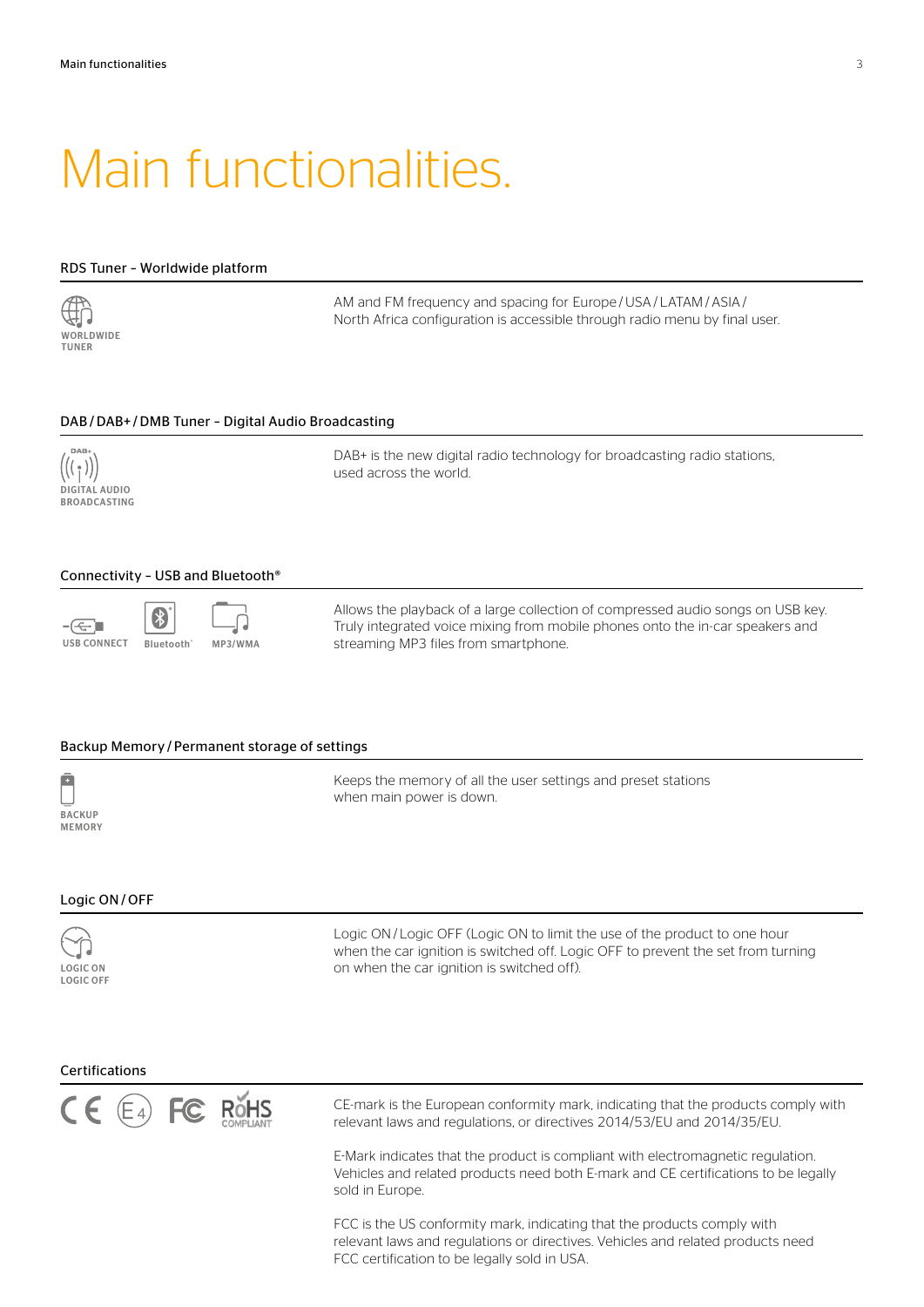# 12 V – Radio range.

| <b>TR7411U-OR</b>   | 12 V Tuner (RDS) USB                                                                                                                                                                                                                                                     |                                                                     |
|---------------------|--------------------------------------------------------------------------------------------------------------------------------------------------------------------------------------------------------------------------------------------------------------------------|---------------------------------------------------------------------|
|                     | - Radio / USB / MP3 / WMA<br>- 12 V / Orange backlighting<br>- Worldwide tuner FM/MW/LW<br>- FM RDS tuner / AF / TA / EON / PTY                                                                                                                                          | - Logic ON/OFF<br>- Clock<br>- Backup Memory<br>- Front AUX input   |
| <b>TR7412UB-OR</b>  | 12 V Tuner (RDS) USB, Bluetooth®                                                                                                                                                                                                                                         |                                                                     |
| Tape Terr Age To-   | - Radio / USB / MP3 / WMA / Bluetooth®<br>- 12 V / Orange backlighting<br>- Worldwide tuner FM/MW/LW<br>- FM RDS tuner / AF / TA / EON / PTY<br>- Cell Phone Hands-Free Profiles (HSP, HFP)<br>- Audio Streaming Profiles (A2DP, AVRCP)                                  | - Logic ON/OFF<br>$-Clock$<br>- Backup Memory<br>- Front AUX input  |
| <b>TRD7412UB-OR</b> | 12 V Tuner (RDS) USB, DAB+, Bluetooth                                                                                                                                                                                                                                    |                                                                     |
| Sart Assn. So., Sa. | - Radio / USB / MP3 / WMA / Bluetooth®<br>- 12 V / Orange backlighting<br>- Worldwide tuner FM / MW / LW<br>- FM RDS tuner / AF / TA / EON / PTY<br>- DAB / DAB+ / DMB Tuner<br>- Cell Phone Hands-Free Profiles (HSP, HFP)<br>- Audio Streaming Profiles (A2DP, AVRCP)  | - Logic ON/OFF<br>$-$ Clock<br>- Backup Memory<br>- Front AUX input |
| CD7416U-OR          | 12 V Tuner (RDS) USB, CD / MP3                                                                                                                                                                                                                                           |                                                                     |
|                     | - Radio / CD / USB / MP3 / WMA<br>- 12 V / Orange backlighting<br>- Worldwide tuner FM/MW/LW<br>- FM RDS tuner / AF / TA / EON / PTY                                                                                                                                     | - Logic ON/OFF<br>$-$ Clock<br>- Backup Memory<br>- Rear AUX input  |
| <b>CD7416UB-OR</b>  | 12 V Tuner (RDS) USB, CD / MP3, Bluetooth®                                                                                                                                                                                                                               |                                                                     |
|                     | - Radio / CD / USB / MP3 / WMA / Bluetooth®<br>- 12 V / Orange backlighting<br>- Worldwide tuner FM/MW/LW<br>- FM RDS tuner / AF / TA / EON / PTY<br>- Cell Phone Hands-Free Profiles (HSP, HFP)<br>- Audio Streaming Profiles (A2DP, AVRCP)                             | - Logic ON/OFF<br>$-$ Clock<br>- Backup Memory<br>- Rear AUX input  |
| CDD7418UB-OR        | 12 V Tuner (RDS) USB, CD / MP3, DAB+, Bluetooth®                                                                                                                                                                                                                         |                                                                     |
|                     | - Radio / CD / USB / MP3 / WMA / Bluetooth®<br>- 12 V / Orange backlighting<br>- Worldwide tuner FM/MW/LW<br>- FM RDS tuner / AF / TA / EON / PTY<br>- DAB / DAB+ / DMB Tuner<br>- Cell Phone Hands-Free Profiles (HSP, HFP)<br>- Audio Streaming Profiles (A2DP, AVRCP) | - Logic ON/OFF<br>$-$ Clock<br>- Backup Memory<br>- Rear AUX input  |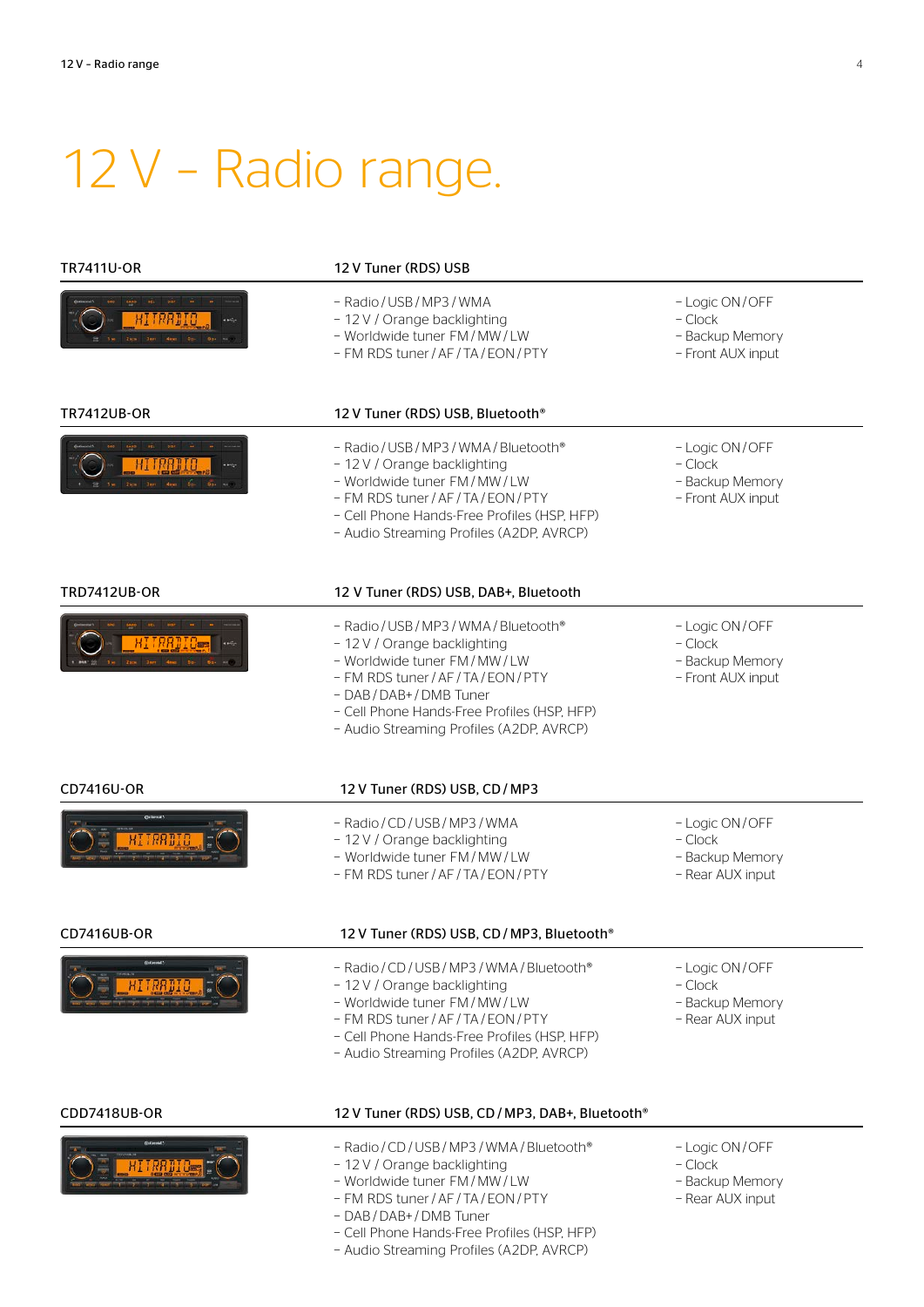# Main specifications.

|                                                                   | TR7411U-OR         | TR7412UB-OR        | <b>TRD7412UB-OR</b> | CD7416U-OR        | CD7416UB-OR       | CDD7418UB-OR      |
|-------------------------------------------------------------------|--------------------|--------------------|---------------------|-------------------|-------------------|-------------------|
| 12 V / 24 V                                                       | 12V                | 12V                | 12V                 | 12V               | 12V               | 12V               |
| State of the art tuner performance:<br>RDS tuner FM/MW/LW         |                    |                    |                     |                   |                   |                   |
| Worldwide tuner (Europe / Asia /<br>Japan/North Africa/USA)       |                    |                    |                     |                   |                   |                   |
| Digital radio (DAB / DAB+ / DMB-A)<br>(DAB antenna included)      |                    |                    |                     |                   |                   |                   |
| CD player                                                         |                    |                    |                     |                   |                   |                   |
| Electronic shock protection (ESP)                                 |                    |                    |                     |                   |                   |                   |
| USB host                                                          |                    |                    |                     |                   |                   |                   |
| AUX input                                                         | Front              | Front              | Front               | Rear              | Rear              | Rear              |
| Bluetooth <sup>®</sup>                                            |                    |                    |                     |                   |                   |                   |
| Internal and external microphone<br>for Hands-Free kit (included) |                    |                    |                     |                   |                   |                   |
| Telephone mute                                                    |                    |                    |                     |                   |                   |                   |
| Permanent storage of settings<br>(Backup Memory)                  |                    |                    |                     |                   |                   |                   |
| MP3/WMA                                                           |                    |                    |                     |                   |                   |                   |
| Logic ON/OFF                                                      |                    |                    |                     |                   |                   |                   |
| Loudness/Sound presets<br>(Jazz, Classic, Rock, Pop)              | $\cdot$ / $\cdot$  | $\cdot$ / $\cdot$  | $\cdot$ / $\cdot$   | $\cdot$ / $\cdot$ | $\cdot$ / $\cdot$ | $\cdot$ / $\cdot$ |
| RDS clock                                                         |                    |                    |                     |                   |                   |                   |
| Dimmable LCD display and buttons                                  |                    |                    |                     |                   |                   |                   |
| Color backlighting                                                | Orange             | Orange             | Orange              | Orange            | Orange            | Orange            |
| Antenna connector                                                 | DIN/ISO            | DIN/ISO            | DIN / ISO           | DIN/ISO           | DIN/ISO           | DIN/ISO           |
| Max. audio power                                                  | 4 x 41 W           | $4 \times 41$ W    | $4 \times 41$ W     | 4 x 41 W          | $4 \times 41$ W   | 4 x 41 W          |
| Dimensions<br>$(W \times H \times D)$ in mm                       | 188 x 58.5 x 114.7 | 188 x 58.5 x 114.7 | 188 x 58.5 x 114,7  | 188 x 58.5 x 183  | 188 x 58.5 x 183  | 188 x 58.5 x 183  |
| Steering wheel<br>remote control <sup>1)</sup>                    |                    |                    |                     |                   |                   |                   |

1) Adapter cable may be required.

|             | Radio/        | Radio/<br>USB/MP3/WMA/ | Radio/<br>USB/MP3/WMA/<br>DAB/DAB+/ | Radio/CD/     | Radio/CD/<br>USB/MP3/WMA/ | Radio/CD/<br>USB/MP3/WMA/<br>$DAB/DAB+/-$ |
|-------------|---------------|------------------------|-------------------------------------|---------------|---------------------------|-------------------------------------------|
|             | USB/MP3/WMA   | Bluetooth <sup>®</sup> | DMB/Bluetooth®                      | USB/MP3/WMA   | Bluetooth®                | DMB/Bluetooth <sup>®</sup>                |
| Item number | TR7411U-OR    | <b>TR7412UB-OR</b>     | 2910000430600                       | CD7416U-OR    | 2910000080600             | CDD7418UB-OR                              |
|             |               |                        |                                     |               |                           |                                           |
| EAN code    | 4103590671240 | 4103590671264          | 4103590677884                       | 4103590671288 | 4103590675002             | 4103590671301                             |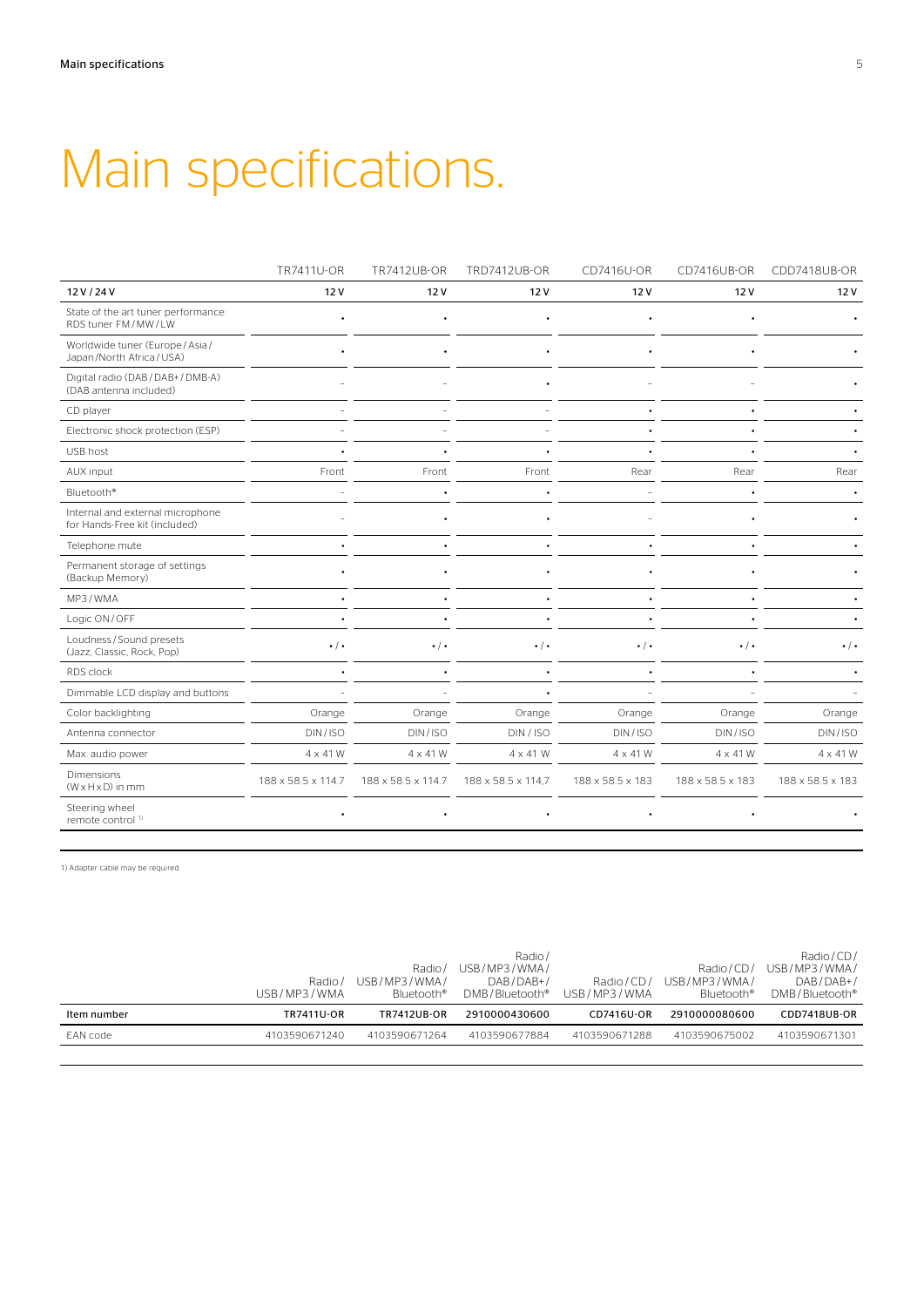# 24 V – Radio range.

| <b>TR7422U-OR</b>                          | 24 V Tuner (RDS) USB                                                                                                                                                                                                                                                     |                                                                     |
|--------------------------------------------|--------------------------------------------------------------------------------------------------------------------------------------------------------------------------------------------------------------------------------------------------------------------------|---------------------------------------------------------------------|
|                                            | - Radio / USB MP3 / WMA<br>- 24 V / Orange backlighting<br>- Worldwide tuner FM/MW/LW<br>- FM RDS tuner / AF / TA / EON / PTY                                                                                                                                            | - Logic ON/OFF<br>$-Clock$<br>- Backup Memory<br>- Front AUX input  |
| <b>TR7423UB-OR</b>                         | 24 V Tuner (RDS) USB, Bluetooth®                                                                                                                                                                                                                                         |                                                                     |
|                                            | - Radio / USB / MP3 / WMA / Bluetooth®<br>- 24 V / Orange backlighting<br>- Worldwide tuner FM / MW / LW<br>- FM RDS tuner / AF / TA / EON / PTY<br>- Cell Phone Hands-Free Profiles (HSP, HFP)<br>- Audio Streaming Profiles (A2DP, AVRCP)                              | - Logic ON/OFF<br>$-$ Clock<br>- Backup Memory<br>- Front AUX input |
| <b>TRD7423UB-OR</b>                        | 24 V Tuner (RDS) USB, DAB+, Bluetooth <sup>®</sup>                                                                                                                                                                                                                       |                                                                     |
| HIIRRDIG <sub>wa</sub><br>2m 3m 4m 5s 6s - | - Radio / USB / MP3 / WMA / Bluetooth®<br>- 24 V / Orange backlighting<br>- Worldwide tuner FM/MW/LW<br>- FM RDS tuner / AF / TA / EON / PTY<br>- DAB / DAB+ / DMB Tuner<br>- Cell Phone Hands-Free Profiles (HSP, HFP)<br>- Audio Streaming Profiles (A2DP, AVRCP)      | - Logic ON/OFF<br>$-$ Clock<br>- Backup Memory<br>- Front AUX input |
| CD7426U-OR                                 | 24 V Tuner (RDS) USB, CD / MP3                                                                                                                                                                                                                                           |                                                                     |
|                                            | - Radio / CD / USB / MP3 / WMA<br>- 24 V / Orange backlighting<br>- Worldwide tuner FM/MW/LW<br>- FM RDS tuner / AF / TA / EON / PTY                                                                                                                                     | - Logic ON/OFF<br>$-$ Clock<br>- Backup Memory<br>- Rear AUX input  |
| <b>CD7426UB-OR</b>                         | 24 V Tuner (RDS) USB, CD / MP3, Bluetooth®                                                                                                                                                                                                                               |                                                                     |
|                                            | - Radio / CD / USB / MP3 / WMA / Bluetooth®<br>- 24 V / Orange backlighting<br>- Worldwide tuner FM/MW/LW<br>- FM RDS tuner / AF / TA / EON / PTY<br>- Cell Phone Hands-Free Profiles (HSP, HFP)<br>- Audio Streaming Profiles (A2DP, AVRCP)                             | - Logic ON/OFF<br>- Clock<br>- Backup Memory<br>- Rear AUX input    |
| CDD7428UB-OR                               | 24 V Tuner (RDS) USB, CD / MP3, DAB+, Bluetooth®                                                                                                                                                                                                                         |                                                                     |
| 1   1234 11 11 11 11 11 11                 | - Radio / CD / USB / MP3 / WMA / Bluetooth®<br>- 24 V / Orange backlighting<br>- Worldwide tuner FM/MW/LW<br>- FM RDS tuner / AF / TA / EON / PTY<br>- DAB / DAB+ / DMB Tuner<br>- Cell Phone Hands-Free Profiles (HSP, HFP)<br>- Audio Streaming Profiles (A2DP, AVRCP) | - Logic ON/OFF<br>$-$ Clock<br>- Backup Memory<br>- Rear AUX input  |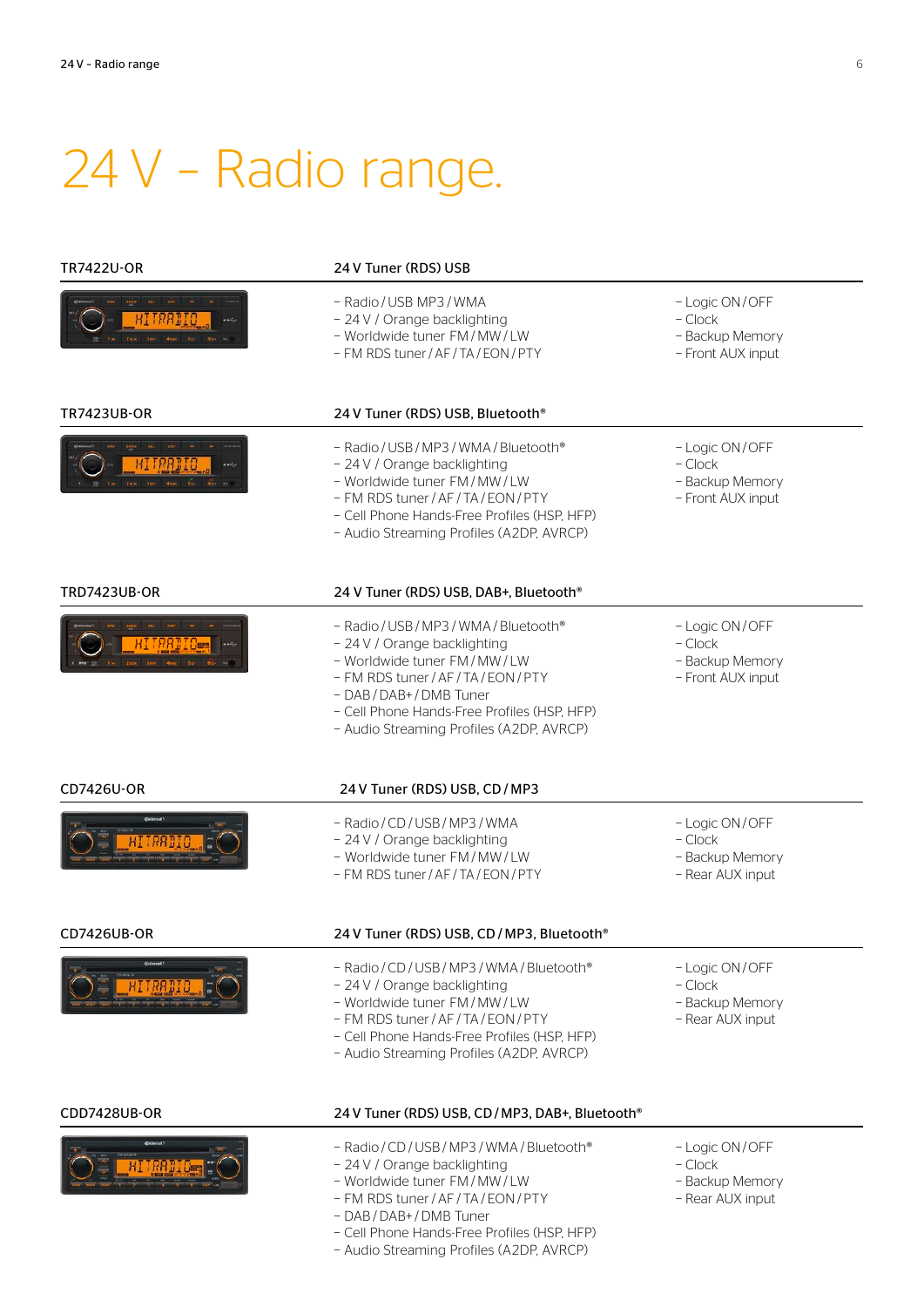# Main specifications.

|                                                                   | TR7422U-OR        | <b>TR7423UB-OR</b> | <b>TRD7423UB-OR</b> | CD7426U-OR        | CD7426UB-OR       | CDD7428UB-OR      |
|-------------------------------------------------------------------|-------------------|--------------------|---------------------|-------------------|-------------------|-------------------|
| 12 V / 24 V                                                       | 24 V              | 24 V               | 24 V                | 24 V              | 24 V              | 24 V              |
| State of the art tuner performance:<br>RDS tuner FM/MW/LW         |                   |                    |                     |                   |                   |                   |
| Worldwide tuner (Europe / Asia /<br>Japan/North Africa/USA)       |                   |                    |                     |                   |                   |                   |
| Digital radio (DAB / DAB+ / DMB-A)<br>(DAB antenna included)      |                   |                    |                     |                   |                   |                   |
| CD player                                                         |                   |                    |                     |                   |                   |                   |
| Electronic shock protection (ESP)                                 |                   |                    |                     |                   |                   |                   |
| USB host                                                          |                   |                    |                     |                   |                   |                   |
| AUX input                                                         | Front             | Front              | Front               | Rear              | Rear              | Rear              |
| Bluetooth <sup>®</sup>                                            |                   |                    |                     |                   |                   |                   |
| Internal and external microphone<br>for Hands-Free kit (included) |                   |                    |                     |                   |                   |                   |
| Telephone mute                                                    |                   |                    |                     |                   |                   |                   |
| Permanent storage of settings<br>(Backup Memory)                  |                   |                    |                     |                   |                   |                   |
| MP3/WMA                                                           |                   |                    |                     |                   |                   |                   |
| Logic ON/OFF                                                      |                   |                    |                     |                   |                   |                   |
| Loudness / Sound presets<br>(Jazz, Classic, Rock, Pop)            | $\cdot$ / $\cdot$ | $\cdot$ / $\cdot$  | $\cdot$ / $\cdot$   | $\cdot$ / $\cdot$ | $\cdot$ / $\cdot$ | $\cdot$ / $\cdot$ |
| RDS clock                                                         |                   |                    |                     |                   |                   |                   |
| Dimmable LCD display and buttons                                  |                   |                    |                     |                   |                   |                   |
| Color backlighting                                                | Orange            | Orange             | Orange              | Orange            | Orange            | Orange            |
| Antenna connector                                                 | DIN/ISO           | DIN/ISO            | DIN/ISO             | DIN/ISO           | DIN/ISO           | DIN/ISO           |
| Max. audio power                                                  | 4 x 15 W          | 4 x 15 W           | 4 x 15 W            | 4 x 15 W          | 4 x 15 W          | 4 x 15 W          |
| <b>Dimensions</b><br>$(W \times H \times D)$ in mm                | 188 x 58.5 x 130  | 188 x 58.5 x 130   | 188 x 58.5 x 114,7  | 188 x 58.5 x 183  | 188 x 58.5 x 183  | 188 x 58.5 x 183  |
| Steering wheel<br>remote control <sup>1)</sup>                    |                   |                    |                     |                   |                   |                   |

1) Adapter cable may be required.

|             |                   |                    | Radio/                     |               |                        | Radio/CD/                  |
|-------------|-------------------|--------------------|----------------------------|---------------|------------------------|----------------------------|
|             |                   | Radio/             | USB/MP3/WMA/               |               | Radio/CD/              | USB/MP3/WMA/               |
|             | Radio/            | USB/MP3/WMA/       | $DAB/DAB+/-$               | Radio/CD/     | USB/MP3/WMA/           | $DAB/DAB+$                 |
|             | USB/MP3/WMA       | Bluetooth®         | DMB/Bluetooth <sup>®</sup> | USB/MP3/WMA   | Bluetooth <sup>®</sup> | DMB/Bluetooth <sup>®</sup> |
|             |                   |                    |                            |               |                        |                            |
| Item number | <b>TR7422U-OR</b> | <b>TR7423UB-OR</b> | 2910000431200              | CD7426U-OR    | 2910000080900          | CDD7428UB-OR               |
| EAN code    | 4103590671257     | 4103590671271      | 4103590678201              | 4103590671295 | 4103590674975          | 4103590671318              |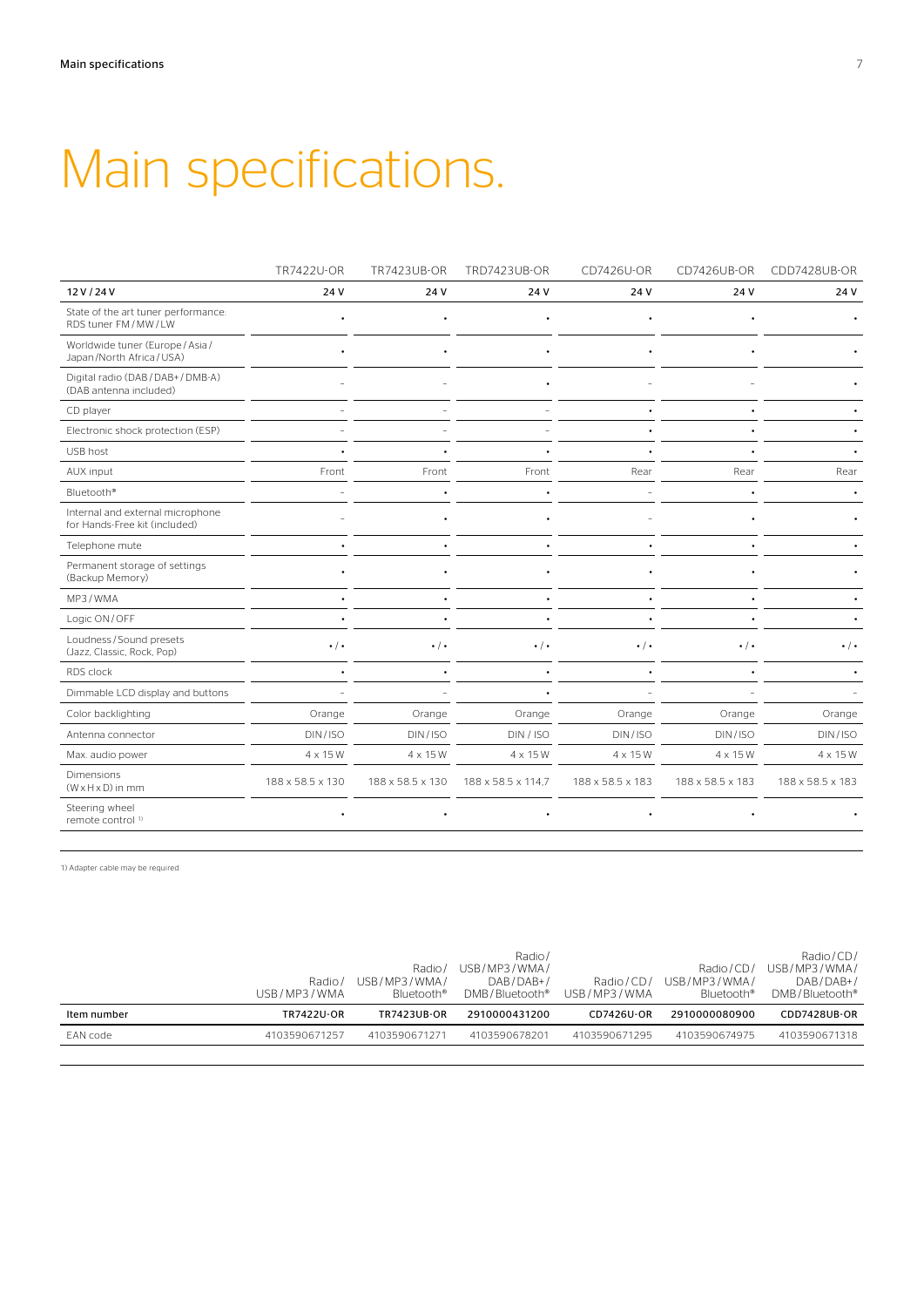### Speakers.

Our speakers are designed to deliver a great, consistently dynamic sound both in indoor and outdoor environments. All the speakers deliver a perfect sound quality. We offer speakers for a wide range of different applications, even marine

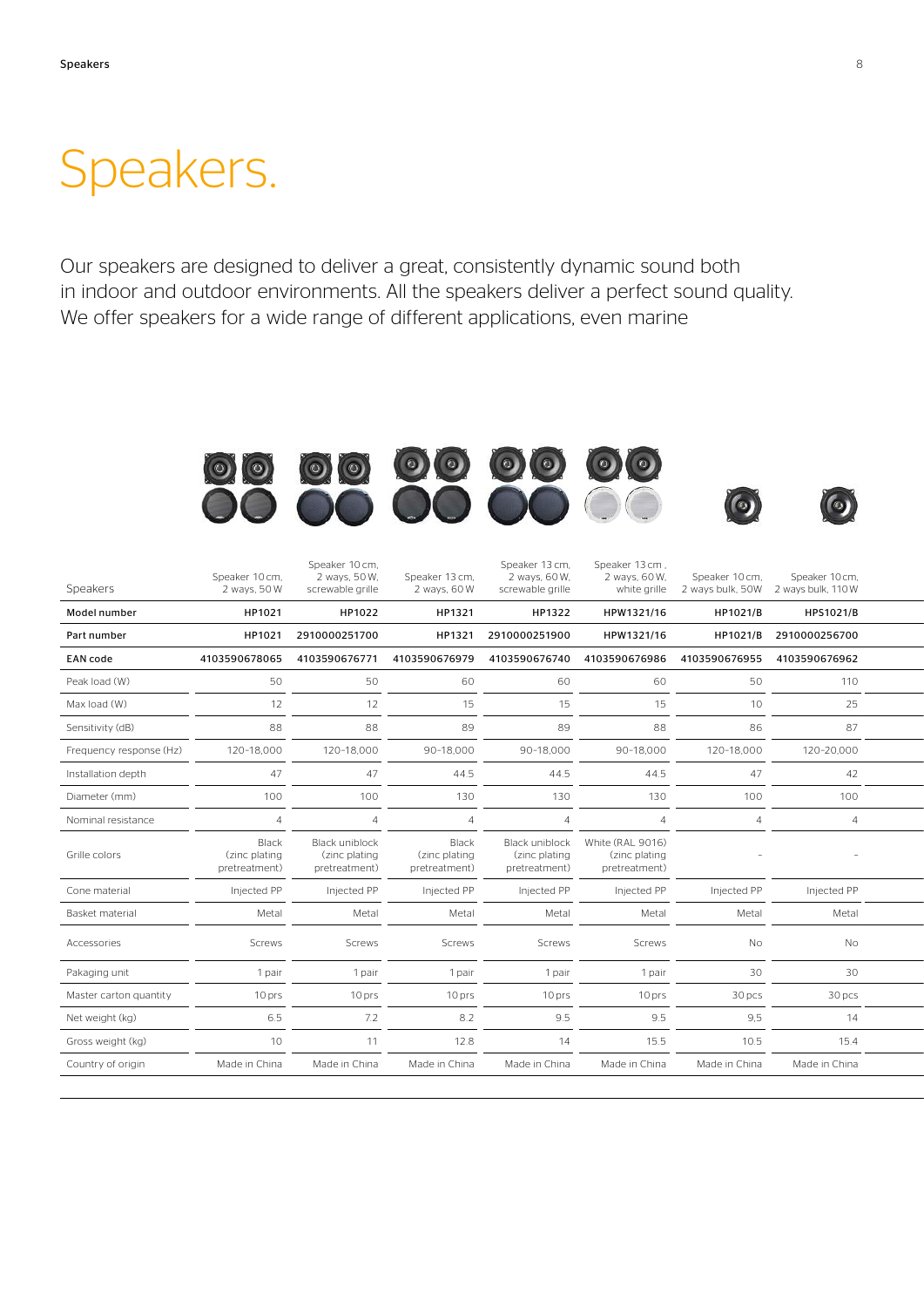speakers that strenuously resist water, corrosion and heat. The specifications are adapted to the requirements of the respective application.





















| Marine speaker,<br>13 cm, 2 ways,<br>white grill ASA<br>150W | Round grille,<br>13 cm bulk, black                                | Square grille,<br>10 cm bulk, black | Round grille,<br>(for HPS1021/B)<br>bulk, black (30 pcs) | Round grille,<br>10 cm bulk,<br>black (30 pcs)                            | Round grille,<br>10 cm bulk, black               | Speaker 13 cm, Speaker 10 cm, dual<br>cone bulk, 50W    | 50W 2 ways bulk, 60W | Speaker 13 cm,<br>dual cone bulk, |
|--------------------------------------------------------------|-------------------------------------------------------------------|-------------------------------------|----------------------------------------------------------|---------------------------------------------------------------------------|--------------------------------------------------|---------------------------------------------------------|----------------------|-----------------------------------|
| 051-018-011                                                  | 051-018-003                                                       | XRC-1-96-101                        | 051-018-000S                                             | 051-018-000 051-018-000/30                                                |                                                  | <b>HPG1011/B</b>                                        | HP1321/B             | HP1311/B                          |
| 051-018-011                                                  | XRC-1-96-101 2910000251600                                        |                                     | 2910000329500                                            | 2910000251500                                                             | 051-018-000                                      | 2910000251800 2910000307300                             |                      | 2910000252000                     |
|                                                              |                                                                   |                                     |                                                          | 4103590676795  4103590677280  4103590677006  4103590676788  4103590677013 |                                                  | 4103590676764 4103590676757 4103590952882 4103590676993 |                      |                                   |
|                                                              | <b>COLLEGE</b>                                                    | $\sim$                              | $\sim$                                                   | $\sim$                                                                    |                                                  | 50                                                      | 60                   | 60                                |
|                                                              |                                                                   |                                     |                                                          |                                                                           |                                                  | 10                                                      | 15                   | 15                                |
|                                                              |                                                                   | $\sim$                              |                                                          |                                                                           |                                                  | 88                                                      | 88                   | 86                                |
| 80-20,000                                                    | $\overline{\phantom{a}}$                                          |                                     |                                                          |                                                                           |                                                  | 120-16,000                                              | 90-18,000            | 90-16,000                         |
|                                                              |                                                                   |                                     |                                                          |                                                                           |                                                  | 37.5                                                    | 44.5                 | 43                                |
|                                                              | 130                                                               | 100                                 | 100                                                      | 100                                                                       | 100                                              | 100                                                     | 130                  | 130                               |
|                                                              | $\sim$                                                            | $\sim$                              | $\overline{\phantom{a}}$                                 |                                                                           | $\sim$                                           |                                                         | $\overline{4}$       | $\overline{4}$                    |
|                                                              | Black uniblock<br>(zinc plating White (RAL 9003)<br>pretreatment) | Black uniblock                      | Black uniblock<br>(zinc plating<br>pretreatment)         | Black uniblock<br>(zinc plating<br>pretreatment)                          | Black uniblock<br>(zinc plating<br>pretreatment) | Black uniblock<br>(zinc plating<br>pretreatment)        | $\sim$               |                                   |
| Injected PP                                                  |                                                                   |                                     |                                                          |                                                                           |                                                  | Paper                                                   | Injected PP          | Injected PP                       |
| - ASA (UV resistant)                                         |                                                                   |                                     |                                                          |                                                                           |                                                  | Metal                                                   | Metal                | Metal                             |
| Screws and<br>2 ISO cables                                   | No                                                                | No                                  | No                                                       | <b>No</b>                                                                 | No                                               | No.                                                     | No                   | No                                |
|                                                              | 40                                                                | 50                                  | 30                                                       | 30                                                                        | 100                                              | 30                                                      | 40                   | 40                                |
|                                                              | 40 pcs                                                            | 50 pcs                              | 30 pcs                                                   | 30 pcs                                                                    | 100 <sub>pcs</sub>                               | $30 pcs + 30 pcs$                                       | 40 pcs               | 40 pcs                            |
|                                                              | 1.9                                                               | 1.65                                | 1.65                                                     | TBD                                                                       | $\Delta$                                         | 8.5                                                     | 16.7                 | 16.5                              |
|                                                              | 2.5                                                               | $\overline{z}$                      | $\overline{2}$                                           | TBD                                                                       | 4.5                                              | 9.6                                                     | 18.5                 | 18.3                              |
| Made in China                                                | Made in China                                                     | Made in China                       | Made in China                                            | Made in China                                                             | Made in China                                    | Made in China                                           | Made in China        | Made in China                     |
|                                                              |                                                                   |                                     |                                                          |                                                                           |                                                  |                                                         |                      |                                   |

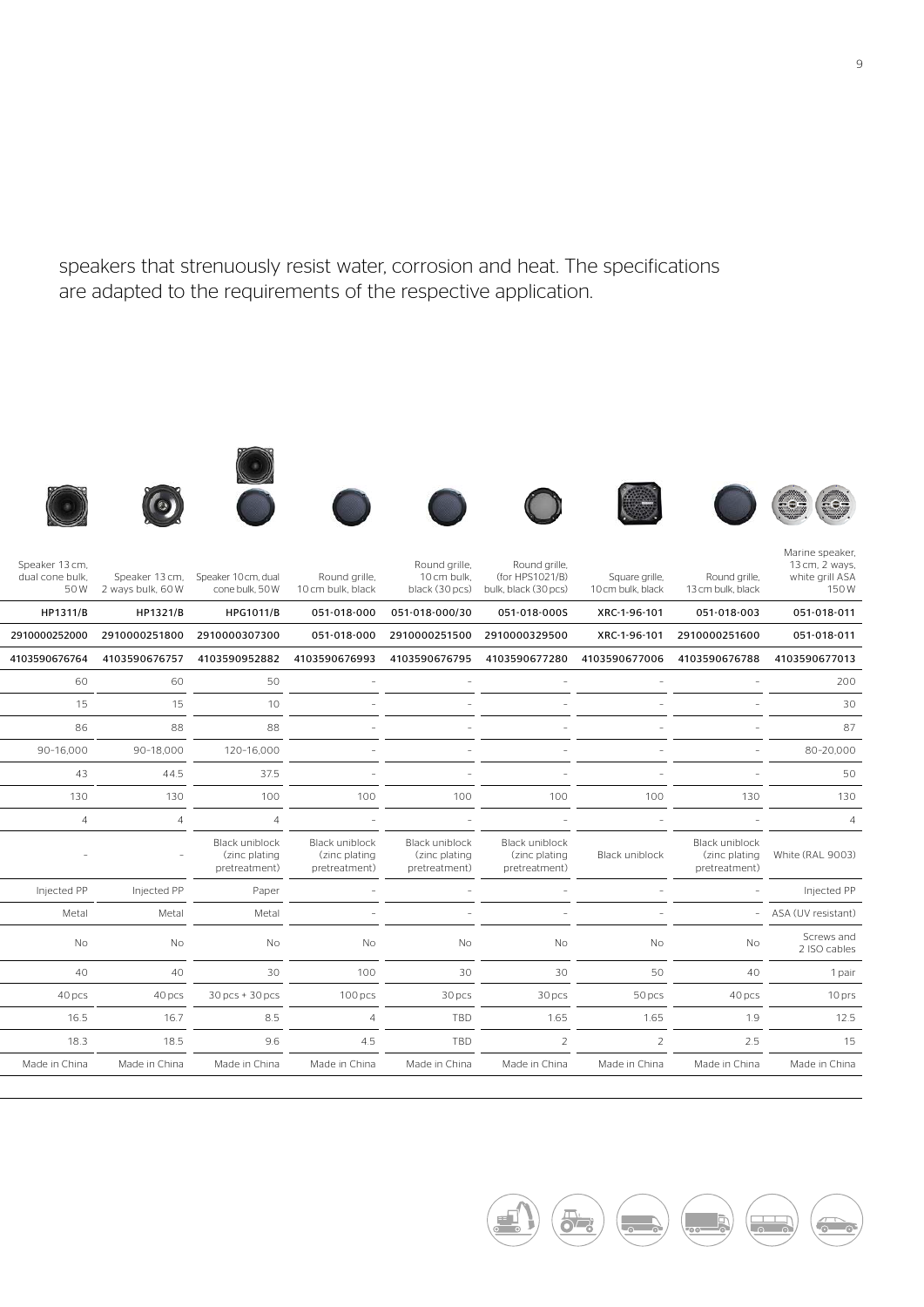# Antennas, Adaptors and Cables.

Continental is offering a wide range of antennas with high performance and mounting versatility. The connectors of these antennas are dedicated to our radios to optimize the quality reception.

|                                  | $-10$                          | $\sim$                             |                                                                                                             | $\infty$               |                                     |                        |                                            |
|----------------------------------|--------------------------------|------------------------------------|-------------------------------------------------------------------------------------------------------------|------------------------|-------------------------------------|------------------------|--------------------------------------------|
| Antennas, adaptors<br>and cables | AM/FM antenna<br>35 cm         | AM / FM antenna<br>19 cm, flexible | AM / FM antenna<br>35 cm, without<br>cable                                                                  | Antenna cable<br>1.50m | Antenna cable,<br>2.40 <sub>m</sub> | Antenna cable<br>2.80m | Screw protec-<br>tion for AM/FM<br>antenna |
| Part number                      | 2910000111300                  | 10-124                             | 2910000291700                                                                                               | 2910000307400          | 2910000291800                       | 2910000417400          | 2910000241600                              |
| Model number                     | 10-123                         | 10-124                             | 10-123WC                                                                                                    | <b>ANT-CB1500</b>      | ANT-CB2400                          | <b>ANT-CB2800</b>      | ANT-SCR100                                 |
| <b>EAN code</b>                  | 4103590676887                  | 4103590676870                      | 4103590952790                                                                                               | 4103590952868          | 4103590952806                       | 4103590953124          | $\sim$                                     |
| Color                            | Black                          | Black                              | Black                                                                                                       |                        |                                     |                        | Black                                      |
| Rod                              | Rigid (fiberglass) /<br>348 mm | 190 mm                             | Fexible (rubber) / Rigid (fiberglass) /<br>348 mm                                                           |                        |                                     | $\sim$                 |                                            |
| Inclination                      | $0^\circ - 90^\circ$           | $0^{\circ}$ - $90^{\circ}$         | $0^\circ - 90^\circ$                                                                                        |                        |                                     |                        |                                            |
| Length cable (m)                 | 2.30                           | 2.30                               | Not provided                                                                                                | 1.50                   | 2.40                                | 2.80                   |                                            |
| Connector                        | <b>DIN</b>                     | <b>DIN</b>                         | <b>DIN</b>                                                                                                  |                        |                                     | $\sim$                 |                                            |
| Installation                     | Roof mount                     | Roof mount                         | Roof mount                                                                                                  |                        |                                     |                        |                                            |
| Power supply                     |                                |                                    |                                                                                                             |                        |                                     |                        |                                            |
| Gain                             |                                |                                    |                                                                                                             |                        |                                     |                        |                                            |
| Frequency range                  |                                |                                    | AM/FM frequencies AM/FM frequencies AM/FM frequencies AM/FM frequencies AM/FM frequencies AM/FM frequencies |                        |                                     |                        |                                            |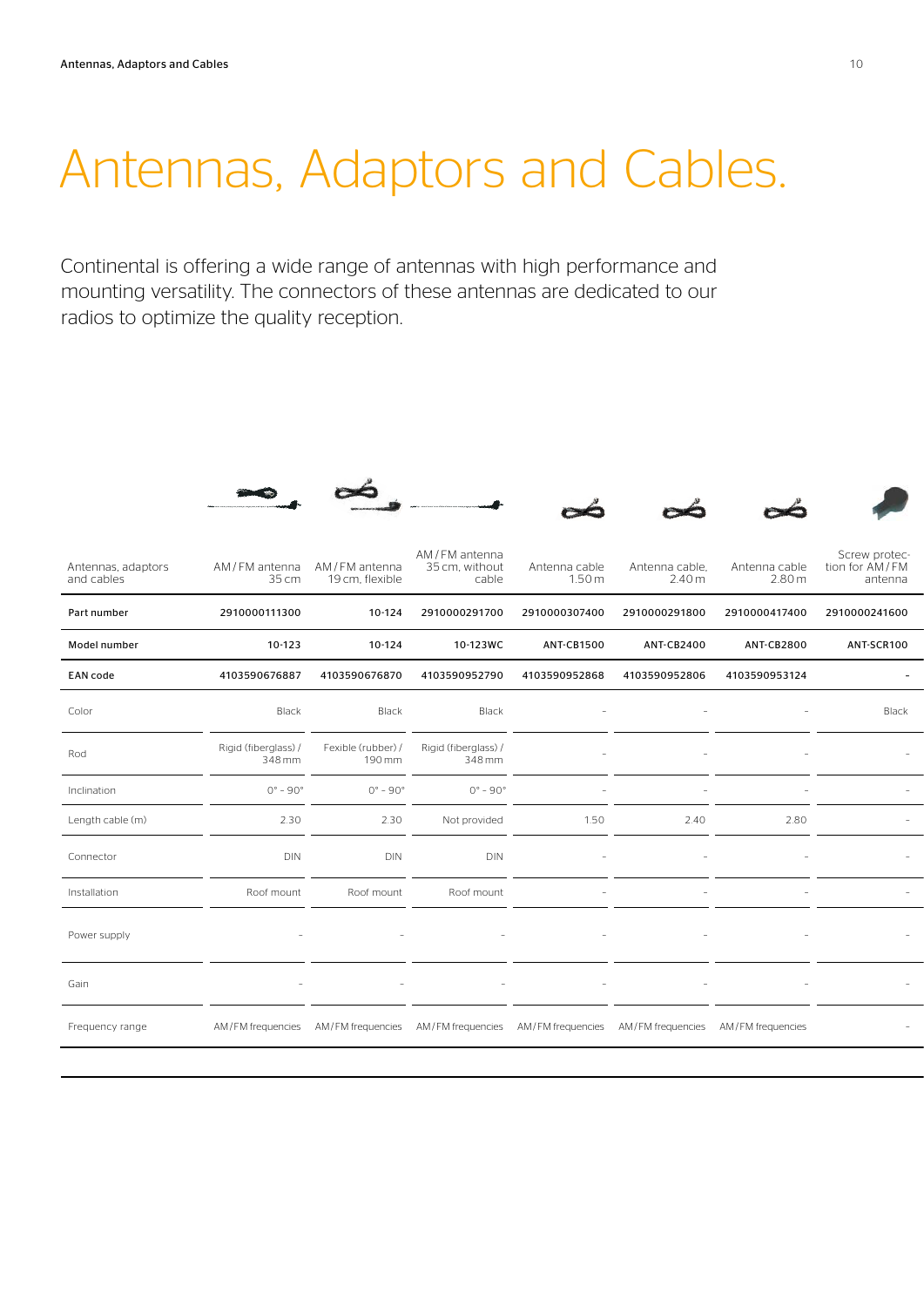

















| ISO cables for<br>Adapter antenna<br>Adapter antenna FAKRA-DIN with<br>power supply<br>and Speakers BOX Panel 1 DIN<br>power | <b>FAKRA-DIN</b>                      |        | Extended cable                                        | Windscreen Active<br>DAB antenna                              | Windscreen Passive<br>DAB antenna                                              | Active AM/FM<br>antenna |
|------------------------------------------------------------------------------------------------------------------------------|---------------------------------------|--------|-------------------------------------------------------|---------------------------------------------------------------|--------------------------------------------------------------------------------|-------------------------|
| 2910000075400<br>CA0504U-LS 2910000152300                                                                                    | 2910000075300                         |        | 561-060                                               | 2910000502900                                                 | 2910000144900                                                                  | 10-125E                 |
| CA-AFA450<br>CA0504U-LS                                                                                                      | CA-PFA001                             |        | 561-060                                               | ANT-DA500                                                     | ANT-DP250                                                                      | 10-125E                 |
| $-4103590677723$                                                                                                             |                                       |        |                                                       | 4103590678195                                                 | 4103590676948                                                                  | 4103590676900           |
| Black - 1 DIN Box<br>$\sim$<br>$-$<br>189 x 59 x 70 mm                                                                       | Blue                                  | $-$    |                                                       | Black                                                         | Black                                                                          | Black                   |
| $\sim$                                                                                                                       | $\sim$                                | $\sim$ |                                                       | Rigid / 163 mm                                                | Rigid / 525 mm                                                                 | Rigid / 280 mm          |
| $\overline{a}$                                                                                                               | $\sim$                                |        | $\overline{\phantom{a}}$                              |                                                               |                                                                                | $\sim$                  |
| 0,45<br>0,1                                                                                                                  | $-$                                   |        | 3.50                                                  | 3.00                                                          | 2.50                                                                           | 1.50                    |
| Input: Fakra male<br><b>ISO</b><br>Output: DIN male                                                                          | Input: Fakra male<br>Output: DIN male |        | $\textsf{D}\textsf{IN}$                               | SMB                                                           | SMB                                                                            | DIN                     |
|                                                                                                                              |                                       |        |                                                       | Windscreen                                                    | Windscreen                                                                     | Windscreen              |
| +12 V DC                                                                                                                     |                                       |        |                                                       | +12 V DC Phantom<br>power supply (pro-<br>vided by the radio) |                                                                                | +12 V DC                |
| $-$                                                                                                                          | $\sim$                                |        |                                                       | B III: 15 dBi<br>L-Band: 12 dBi                               | B III: 2dBi<br>L-Band: 2 dBi                                                   | AM: 15 dB<br>FM: 15 dB  |
|                                                                                                                              |                                       |        | AM/FM frequencies AM/FM frequencies AM/FM frequencies |                                                               | B III: 174 - 240 MHz<br>L-Band: 1,452 - 1,492 MHz<br>L-Band: 1,452 - 1,492 MHz | AM/FM frequencies       |